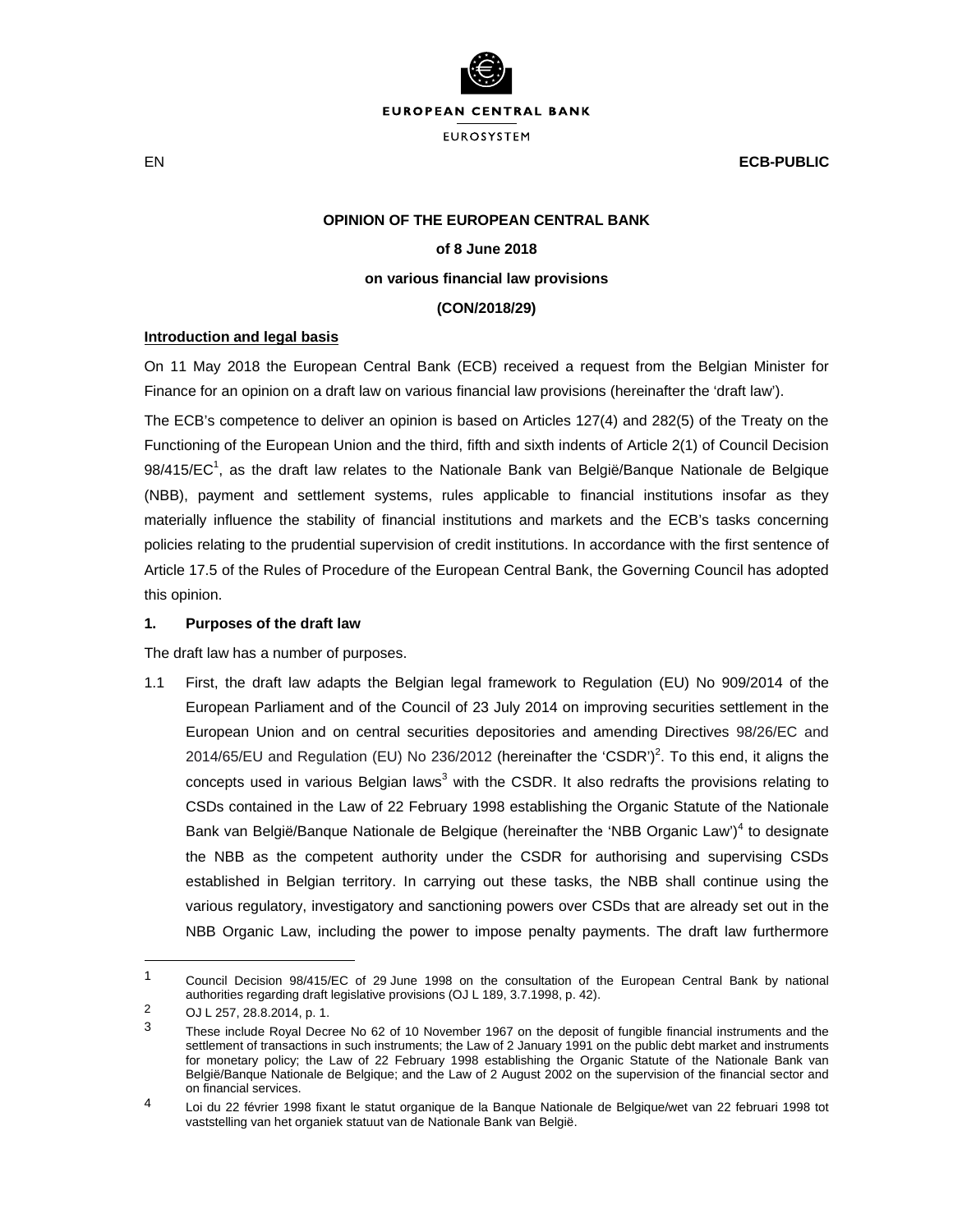**ECB-PUBLIC**

delineates the competences to be exercised by the Financial Services and Markets Authority in respect of the authorisation and supervision of CSDs, which may be further specified in a memorandum of understanding concluded with the NBB.

- 1.2 Second, the draft law designates the NBB as the competent authority under Regulation (EU) 2015/2365 of the European Parliament and of the Council of 25 November 2015 on transparency of securities financing transactions and of reuse and amending Regulation (EU) No 648/2012 (hereinafter, 'Regulation (EU)  $2015/2365'$ <sup>5</sup>. The NBB is to ensure due compliance by financial and non-financial counterparties subject to its supervision with the requirement to report to a trade repository the details of any securities financing transaction they have concluded and any modification or termination thereof, as well as the reuse of financial instruments received as collateral<sup>6</sup>. To this end, the NBB is enabled to use the various existing regulatory, investigatory and sanctioning powers set down in the NBB Organic Law also over supervised financial institutions, including the power to impose penalty payments.
- 1.3 Third, the draft law adapts the NBB Organic Law to Regulation (EU) 2016/679 of the European Parliament and of the Council of 27 April 2016 on the protection of natural persons with regard to the processing of personal data and on the free movement of such data, and repealing Directive 95/46/EC (General Data Protection Regulation)<sup>7</sup>. In particular, the draft law specifies that the NBB, when acting in its capacity as administrative authority under Article 22 *quinquies* of the Law of 11 December 1998 on security classification, security clearance, security certificates and security advisory notices<sup>8</sup>, is empowered to process personal data relating to criminal convictions and offences in departure from the General Data Protection Regulation where this is justified and necessary for the NBB to exercise its tasks. The NBB may transfer to the Belgian Data Protection Authority information that is necessary for the exercise of the latter's tasks in accordance with a memorandum of understanding to be entered into between the two authorities.
- 1.4 Fourth, the draft law partially implements Directive (EU) 2017/2399 of the European Parliament and of the Council of 12 December 2017 amending Directive 2014/59/EU as regards the ranking of unsecured debt instruments in insolvency hierarchy<sup>9</sup>. For this purpose, the draft law amends specific provisions of the Banking Law<sup>10</sup> in order to reflect certain provisions of Directive (EU) 2017/2399.

# **2. General observations**

This opinion only assesses those provisions of the draft law that may have an impact on the role and tasks of the NBB as a central bank, national supervisory authority, resolution authority and

 $\overline{a}$ 

<sup>5</sup> OJ L 337, 23.12.2015, p. 1.<br>6 See Articles 4 and 15 of Per

<sup>&</sup>lt;sup>6</sup> See Articles 4 and 15 of Regulation (EU) 2015/2365.<br>
<sup>7</sup> O U 119 4 5 2016 p. 1

 $\frac{7}{8}$  OJ L 119, 4.5.2016, p. 1.

<sup>8</sup> *Loi du 11 décembre 1998 relative à la classification et aux habilitations, attestations et avis de sécurité/Wet van 11 december 1998 betreffende de classificatie en de veiligheidsmachtigingen, veiligheidsattesten en veiligheidsadviezen*.

<sup>9</sup> OJ L 345, 27.12.2017, p. 96.

<sup>10</sup> Law of 25 April 2014 on the status and supervision of credit institutions and brokerage firms (*Loi du 25 avril 2014 relative au statut et au contrôle des établissements de crédit et des sociétés de bourse/Wet van 25 april 2014 op het statuut van en het toezicht op kredietinstellingen en beursvennootschappen*).